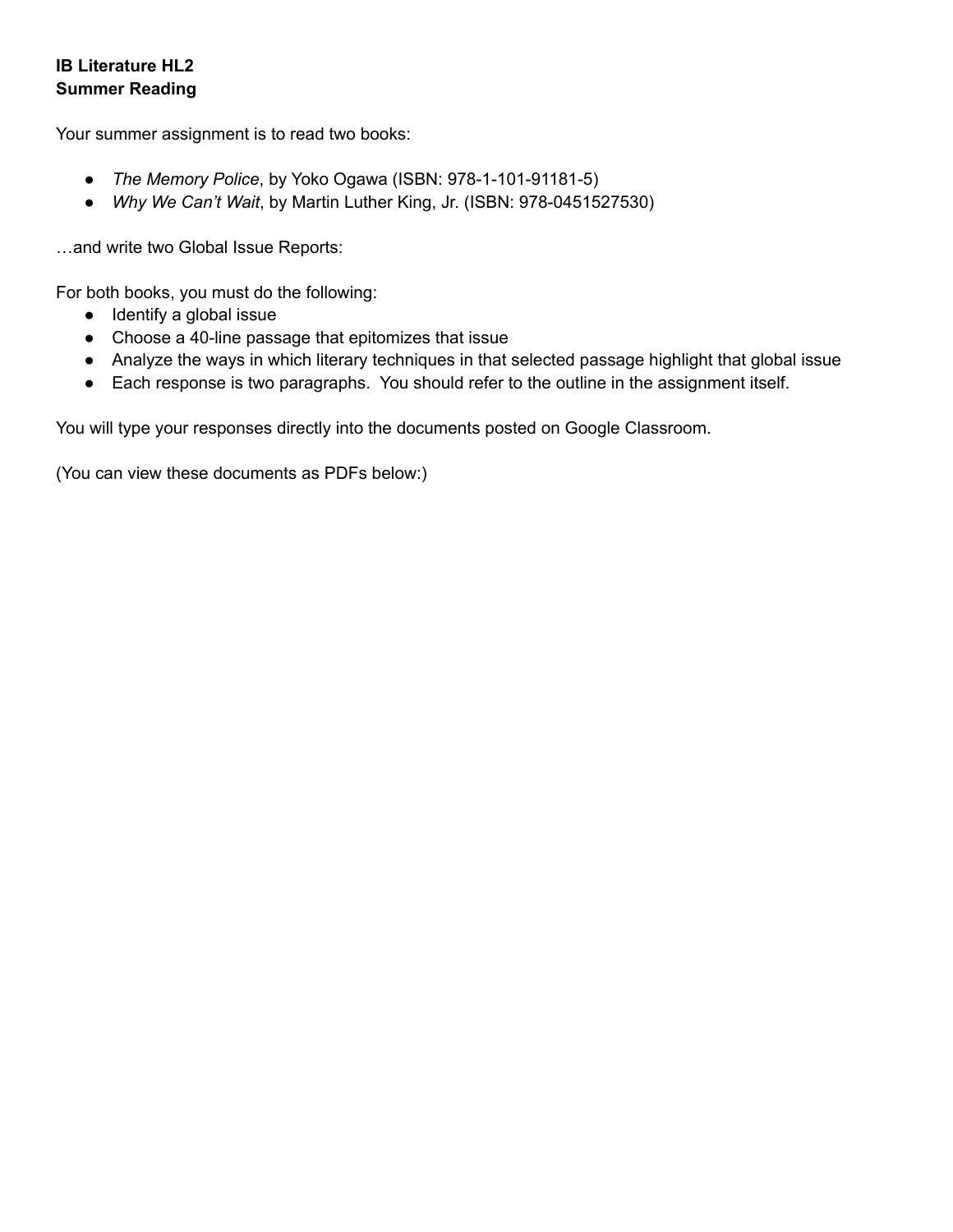## **IB HL Literature Preparing your IA**

Your task for this assignment is threefold: First, identify a global issue that is important to the text. Remember, the global issue must meet the criteria from the subject guide (transnational, felt in everyday local contexts, wide significance). Next, you'll need to identify one passage (no more than 40 lines) that epitomizes this issue in the text. Finally, you'll analyze that passage and explain how the author's aesthetic choices help readers understand the global issue that you've chosen to write about.

| Explanation                                                                                                                                                      |                                                                                                                                                                                                                                                                                              |                                                                                                                                                                                                                                                      |  |  |  |
|------------------------------------------------------------------------------------------------------------------------------------------------------------------|----------------------------------------------------------------------------------------------------------------------------------------------------------------------------------------------------------------------------------------------------------------------------------------------|------------------------------------------------------------------------------------------------------------------------------------------------------------------------------------------------------------------------------------------------------|--|--|--|
| The connection between the excerpt<br>you've chosen and your global issue is<br>unclear or questionable. Your global<br>issue may not meet two or more criteria. | You've explained the significance of the<br>global issue to the text as a whole or to<br>the passage you've selected, but not<br>both. Alternatively, the explanation may<br>attempt to connect to both but need<br>further detail. Your global issue might<br>not meet one of the criteria. | You've thoroughly explained how the<br>excerpt you've chosen epitomizes your<br>global issue. You've explained how the<br>issue matters to the text as a whole and<br>to the passage you've selected. Your<br>global issue meets all three criteria. |  |  |  |
| 3 points                                                                                                                                                         | 4 points                                                                                                                                                                                                                                                                                     | 5 points                                                                                                                                                                                                                                             |  |  |  |

| Analysis                                                                                                                                                                                |                                                                                                                                                                                                   |                                                                                                                                                                                             |                                                                                                                                                                                                                 |                                                                                                                                                                                                                 |  |
|-----------------------------------------------------------------------------------------------------------------------------------------------------------------------------------------|---------------------------------------------------------------------------------------------------------------------------------------------------------------------------------------------------|---------------------------------------------------------------------------------------------------------------------------------------------------------------------------------------------|-----------------------------------------------------------------------------------------------------------------------------------------------------------------------------------------------------------------|-----------------------------------------------------------------------------------------------------------------------------------------------------------------------------------------------------------------|--|
| 1: Your response is<br>descriptive and<br>demonstrates little<br>relevant analysis of<br>textual features and of<br>the author's broader<br>choices in relation to<br>the chosen topic. | 2: Your response<br>demonstrates some<br>appropriate analysis of<br>textual features and<br>the author's broader<br>choices in relation to<br>the chosen topic, but is<br>reliant on description. | 3: Your response<br>demonstrates a<br>generally appropriate<br>analysis and<br>evaluation of textual<br>features and the<br>author's broader<br>choices in relation to<br>the chosen topic. | 4: Your response<br>demonstrates an<br>appropriate and, at<br>times, insightful<br>analysis and<br>evaluation of textual<br>features and the<br>author's broader<br>choices in relation to<br>the chosen topic. | 5: Your response<br>demonstrates a<br>consistently insightful<br>and convincing<br>analysis and<br>evaluation of textual<br>features and the<br>author's broader<br>choices in relation to<br>the chosen topic. |  |
| 6-7 points                                                                                                                                                                              | 7.25-7.75 points                                                                                                                                                                                  | 8-8.5 points                                                                                                                                                                                | 8.75-9.25 points                                                                                                                                                                                                | 9.5-10 points                                                                                                                                                                                                   |  |

Type your response on the following page (in Google Classroom):